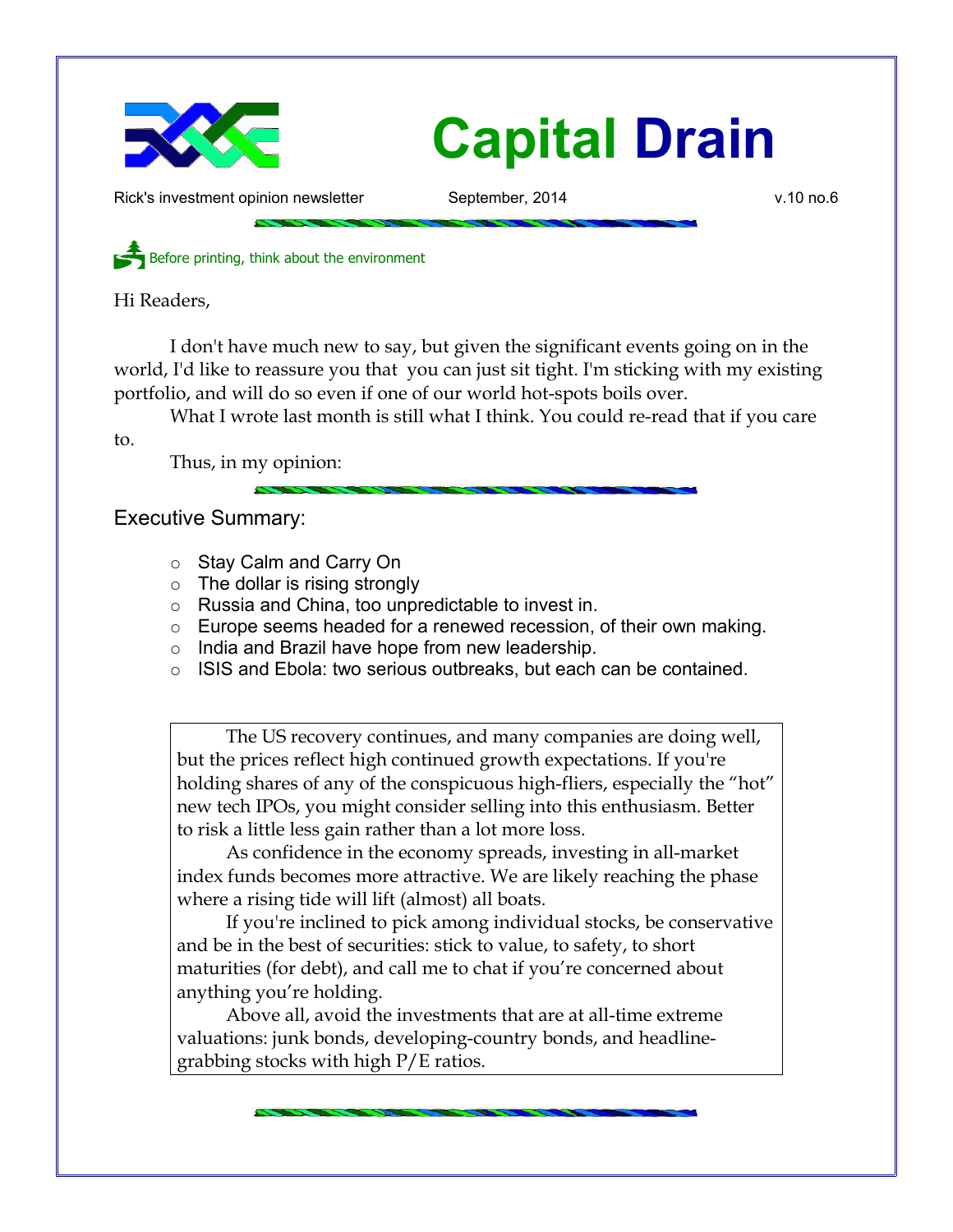## The Details:

The world is a tumultuous place, this past month more than usual. Still, the tumult isn't anything we have to respond to as investors-- yet.

**We have continued good news on the economy**. In the US, the only problem with the recovery is that it is achingly slow. We are still recovering, and every month that recovery will reach more people.

The recovery is likely to be smooth, but the stock markets are likely to be more variable. There will be unpredictable ups and downs based on current events and changes in sentiment. The big picture, though, is predictable: recovery. I'm sticking with that, and sticking with the portfolio I've had these past few years. I believe it's a good balance between reward and the current risks.

Partly because of that world tumult, the **dollar has been rising** strongly lately. In most times of crisis, world investors will move to the dollar, for stability and safety. That's especially true right now with the EU, China, and Russia each causing investors concern. Ordinarily such a strong rise in the dollar would raise concerns of increased US inflation, because of higher prices for imports, but in our slow recovery inflation is still very low and likely to stay that way.

In different ways, **Russia and China** are now out on limbs in relations with neighbors.

An important aspect of investing is to know the risks you're taking, and make sure your potential rewards are sufficient to cover the risk. When the risks aren't knowable, or even easy to estimate the magnitude, then the rewards aren't sufficient. Just say no. "Hoping for the best" is not a rational investment strategy.

Russia's Putin has given up all pretense of wanting to join Europe as a comfortable neighbor and trading partner. He's gone back to the historic idea of needing to keep control of eastern European states as a buffer against invasion from the west. His transparent "covert" attack on Ukraine has eliminated any trust or forbearance among western governments or investors. He'll certainly hurt Russia more than anyone else. For us as US investors, it's sufficient that we not invest in Russia in any way.

China has been less overtly hostile, but they're also becoming riskier in unpredictable ways. The Chinese Communist Party is determined to stay in power. There's no longer anything communist about them. They're just an autocratic party, trying to keep absolute political control of an enormous, varied, and dynamic country.

I've mentioned before that the government is getting more heavy-handed about favoring local companies over foreign ones. That continues, and grows worse.<sup>[1](#page-1-0)</sup> Some

<span id="page-1-0"></span><sup>1 &</sup>quot;Unequal before the law?," The Economist, 23 Aug 2014, The Economist Newspaper Limited, 30 Sep 2014 <http://www.economist.com/news/business/21613348-chinas-antitrust-crackdown-turns-uglyforeign-carmakers-forefront-unequal>.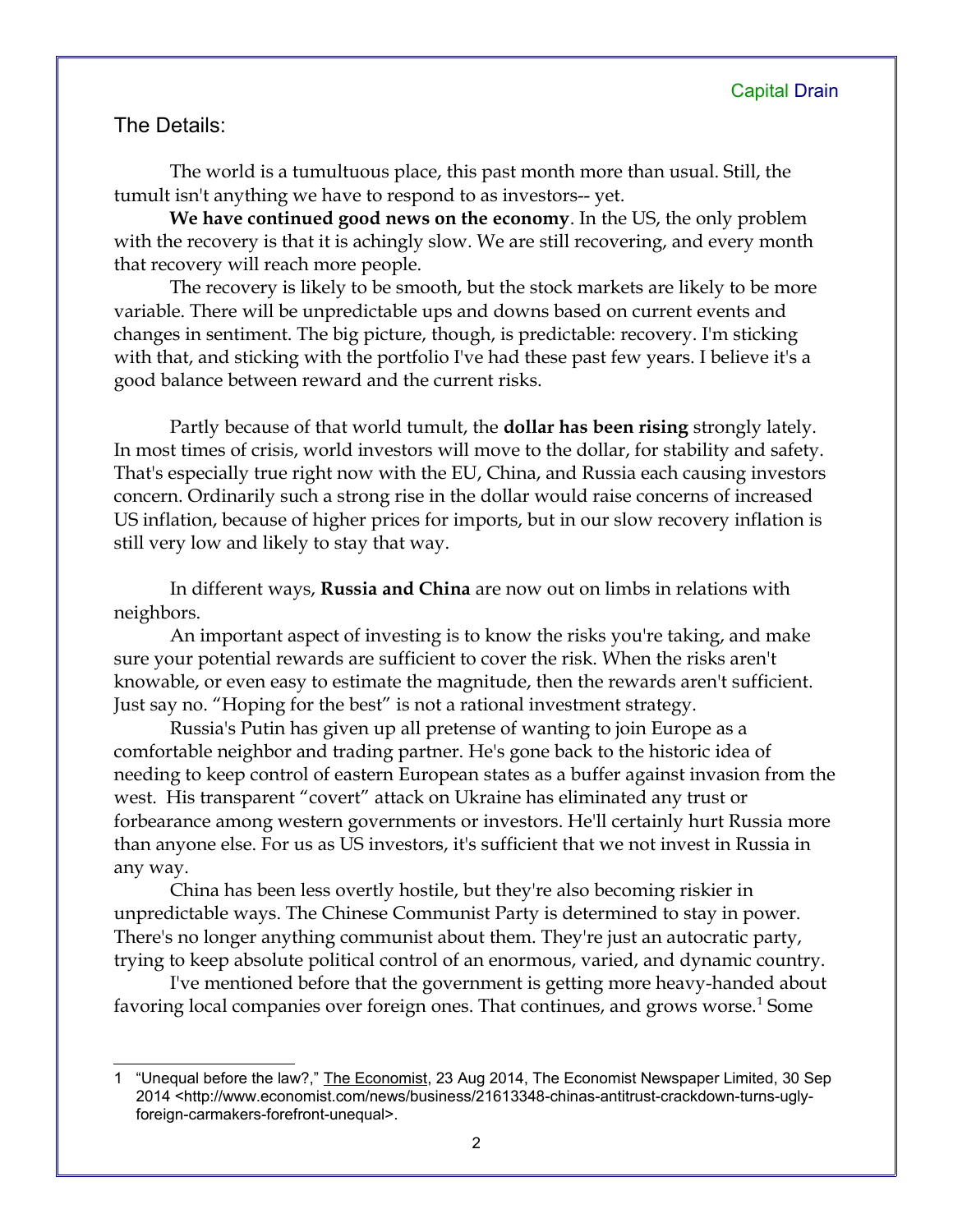foreign firms are scaling back and exiting. That alone is reason enough for me to not want to invest in business in China, directly or indirectly.

Very recently that same investor concern has been extended to Hong Kong. China's leader Xi Jinping has taken a hard line against the promised increased democracy in Hong Kong, and a hard line against the protests among Hong Kong's citizens. The outcome is unpredictable and thus un-investable.

**Europe continues to falter, and may re-enter recession** if they haven't already. Their insistence on fiscal austerity rather than stimulus is certainly not creating good results. They're so attached to the austerity theory that they just won't allow themselves to admit that they're failing, and continuing to damage their economies as a result. For the purposes of this newsletter, it's enough to say that I will certainly not be investing there until something changes for the better.

Their continued poor performance also makes it less likely that the US economy could overheat anytime soon.

**India's new Prime Minister** Narendra Modi is likely to bring fresh ideas and energy to modernizing and re-invigorating their economy. We won't know for a while if he'll be able to get his ideas implemented, or whether they'll be good ones, but it's a hopeful situation. India has enormous potential for growth, once they get over some of their own internal obstacles.

**Brazil is holding elections**, including potentially a new President. This Sunday October 5 will be the first round, expected to be close and require a runoff on October 26. The incumbent Dilma Rousseff has disappointed many. Brazil's economy has been flat at best, which is disappointing after the fast growth under the previous President, Luiz Inácio "Lula" da Silva. Rousseff was Lula's chosen successor. Marina Silva (no relation) is the other strong candidate, and investors appear to favor her, despite her relative lack of national political executive experience. She was a federal Senator and a member of Lula's cabinet. Whoever wins, it would be nice to see Brazil's economy growing again, and a change (or even cabinet shuffle) of leaders could help.

Rounding out our list of world tumults, we have the explosive appearance of **ISIS** (aka ISIL and now just IS) in the Middle East, and **Ebola** in West Africa. Neither threat is trivial; either could yet become a serious problem for the world economy. For now, though, they are only potential problems. They are containable, the international community is responding strongly (if belatedly), and neither is a clear reason to change our investments. For now.

It's time to check the spelling and ship this to you.

If you have any questions, please write or phone. If you want to read more, the company [web site](http://www.LongspliceInvest.com/newsletter.shtml) has archived editions of this letter, lots of charts, and links to other